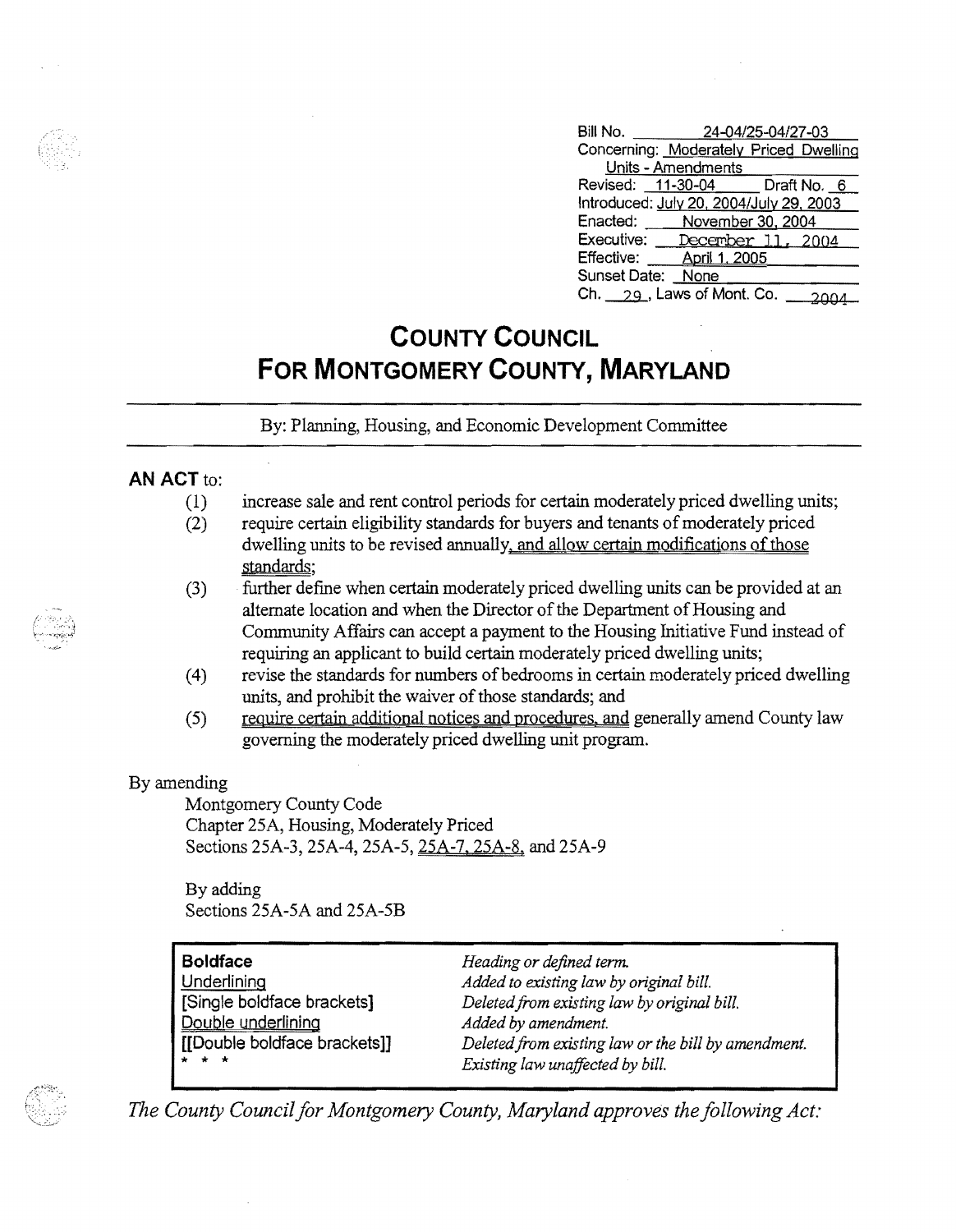$\sim$ 

| $\mathbf 1$    |                                                                | Sec. 1. Sections 25A-3, 25A-4, 25A-5, 25A-7, 25A-8, and 25A-9 are              |  |  |  |  |  |  |
|----------------|----------------------------------------------------------------|--------------------------------------------------------------------------------|--|--|--|--|--|--|
| $\overline{2}$ | amended, and Sections 25A-5A and 25A-5B are added, as follows: |                                                                                |  |  |  |  |  |  |
| 3              | $25A-3.$                                                       | Definitions.                                                                   |  |  |  |  |  |  |
| 4              |                                                                | The following words and phrases, as used in this Chapter, have the following   |  |  |  |  |  |  |
| 5              | meanings:                                                      |                                                                                |  |  |  |  |  |  |
| 6              |                                                                | $\ast$<br>$\ast$<br>$\ast$                                                     |  |  |  |  |  |  |
| 7              | (g)                                                            | Control period means the time an MPDU is subject to either resale price        |  |  |  |  |  |  |
| 8              |                                                                | controls and owner occupancy requirements or maximum rental limits,            |  |  |  |  |  |  |
| 9              |                                                                | as provided in Section 25A-9. The control period is [10] 30 years for          |  |  |  |  |  |  |
| 10             |                                                                | sale units and $[20]$ $[30]$ $[99]$ years for rental units, and begins on the  |  |  |  |  |  |  |
| 11             |                                                                | date of initial sale or rental. If a sale [[or rental]] MPDU is sold to an     |  |  |  |  |  |  |
| 12             |                                                                | eligible person within [10] 30 years after its initial sale [[or rental]], and |  |  |  |  |  |  |
| 13             |                                                                | if (in the case of a sale MPDU that is not bought and resold by a              |  |  |  |  |  |  |
| 14             |                                                                | government agency) the unit was originally offered for sale after March        |  |  |  |  |  |  |
| 15             |                                                                | 1, 2002, the unit must be treated as a new sale MPDU and a new control         |  |  |  |  |  |  |
| 16             |                                                                | period must begin on the date of the sale[[, but the total of all control      |  |  |  |  |  |  |
| 17             |                                                                | periods for any MPDU not bought and resold by a government agency              |  |  |  |  |  |  |
| 18             |                                                                | must not exceed 30 years]].                                                    |  |  |  |  |  |  |
| 19             |                                                                | ж.<br>- 宋 - 宋                                                                  |  |  |  |  |  |  |
| 20             | $25A-4.$                                                       | Income and eligibility standards.                                              |  |  |  |  |  |  |
| 21             | (a)                                                            | The County Executive must [[establish]] set and annually revise                |  |  |  |  |  |  |
| 22             |                                                                | standards of eligibility for the MPDU program [[in regulations adopted         |  |  |  |  |  |  |
| 23             |                                                                | under method $(1)$ ] [, and must revise the standards when changes in          |  |  |  |  |  |  |
| 24             |                                                                | market conditions affect the ability of moderate-income households to          |  |  |  |  |  |  |
| 25             |                                                                | buy or rent housing by regulation. These standards must [[establish]]          |  |  |  |  |  |  |
| 26             |                                                                | specify moderate-income levels for varying sizes of households which           |  |  |  |  |  |  |
| 27             |                                                                | will qualify a person or household to buy or rent an MPDU. The                 |  |  |  |  |  |  |

 $\mathcal{L}^{\text{max}}_{\text{max}}$  and  $\mathcal{L}^{\text{max}}_{\text{max}}$ 

 $-2-$ 

 $\sim 10^{-1}$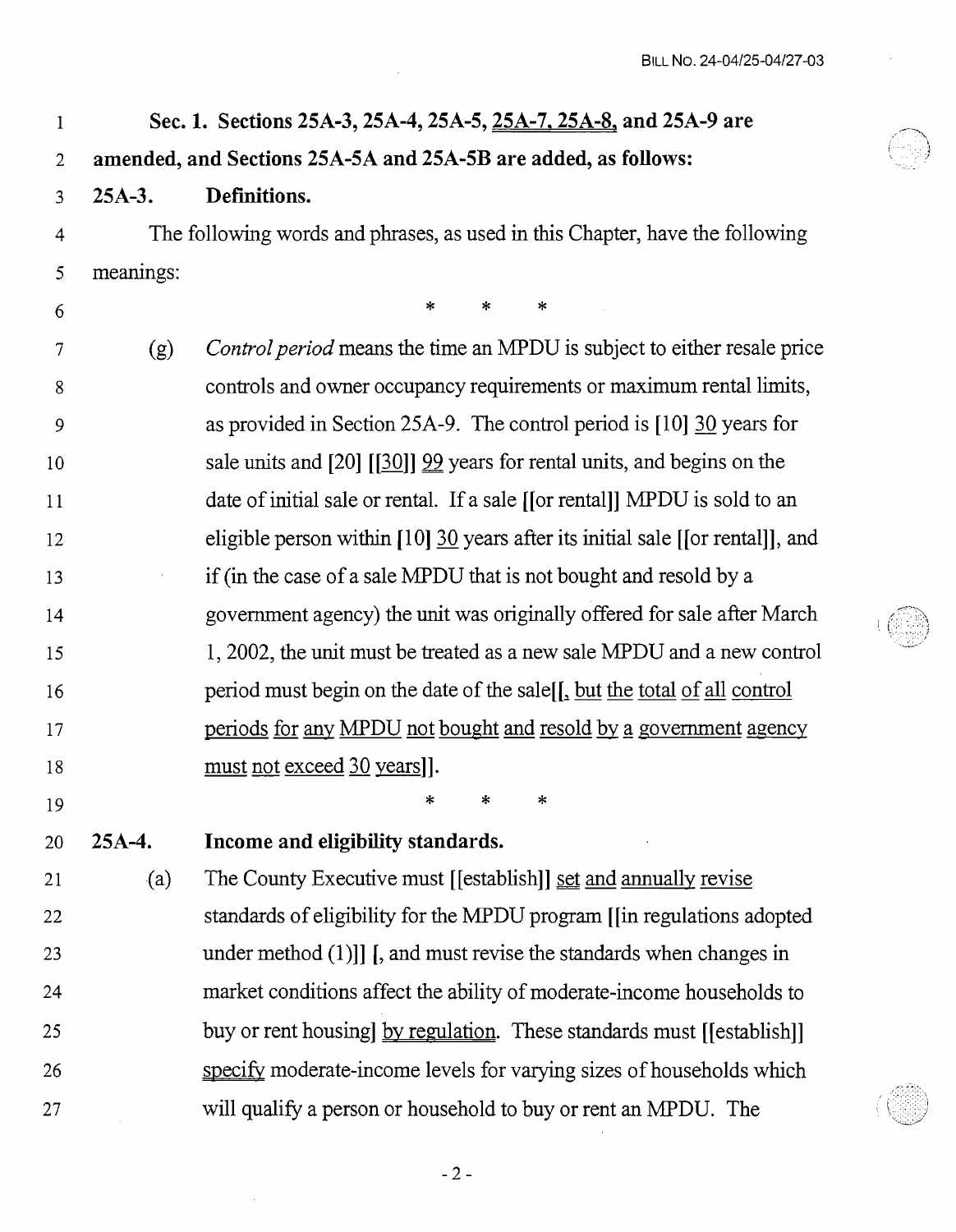|    | 28 |          |                                                                                   | Executive [may] must [[establish]] set different income eligibility                 |
|----|----|----------|-----------------------------------------------------------------------------------|-------------------------------------------------------------------------------------|
|    | 29 |          |                                                                                   | standards for buyers and renters. The Executive may set different                   |
|    | 30 |          |                                                                                   | income eligibility standards for buyers and renters of higher-cost                  |
|    | 31 |          |                                                                                   | housing, as defined by regulation.                                                  |
|    | 32 |          |                                                                                   | $\ast$<br>*<br>∗                                                                    |
|    | 33 | $25A-5.$ |                                                                                   | Requirement to build MPDU's; agreements[; alternatives].                            |
|    | 34 |          |                                                                                   | $\mathcal{L}^*$<br>$*$ ]]                                                           |
|    | 35 | (a)      |                                                                                   | The requirements of this Chapter to provide MPDU's apply to any                     |
|    | 36 |          |                                                                                   | applicant who:                                                                      |
|    | 37 |          | (1)                                                                               | submits for approval or extension of approval a preliminary plan                    |
|    | 38 |          |                                                                                   | of subdivision under Chapter 50 which proposes the development                      |
| 39 |    |          | of a total of $[[35]]$ $\underline{20}$ or more dwelling units at one location in |                                                                                     |
|    | 40 |          |                                                                                   | one or more subdivisions, parts of subdivisions, resubdivisions,                    |
|    | 41 |          |                                                                                   | or stages of development, regardless of whether any part of the                     |
|    | 42 |          |                                                                                   | land has been transferred to another party;                                         |
|    | 43 |          | (2)                                                                               | submits to the Planning Board or to the Director of Permitting                      |
|    | 44 |          |                                                                                   | Services a plan of housing development for any type of site                         |
|    | 45 |          |                                                                                   | review or development approval required by law, which proposes                      |
|    | 46 |          |                                                                                   | construction or development of $[[35]]$ 20 or more dwelling units                   |
|    | 47 |          |                                                                                   | at one location; or                                                                 |
|    | 48 |          | (3)                                                                               | with respect to land in a zone not subject to subdivision approval                  |
|    | 49 |          |                                                                                   | or site plan review, applies for a building permit to construct a                   |
|    | 50 |          |                                                                                   | total of $[[35]]$ $\underline{20}$ or more dwelling units at one location.          |
|    | 51 |          |                                                                                   | In calculating whether a development contains a total of $[[35]] \underline{20}$ or |
|    | 52 |          |                                                                                   | more dwelling units for the purposes of this Chapter, the development               |
|    | 53 |          |                                                                                   | includes all land at one location in the County available for building              |
|    | 54 |          |                                                                                   | development under common ownership or control by an applicant,                      |

 $\sim$ 

 $\mathcal{A}^{\mathcal{A}}$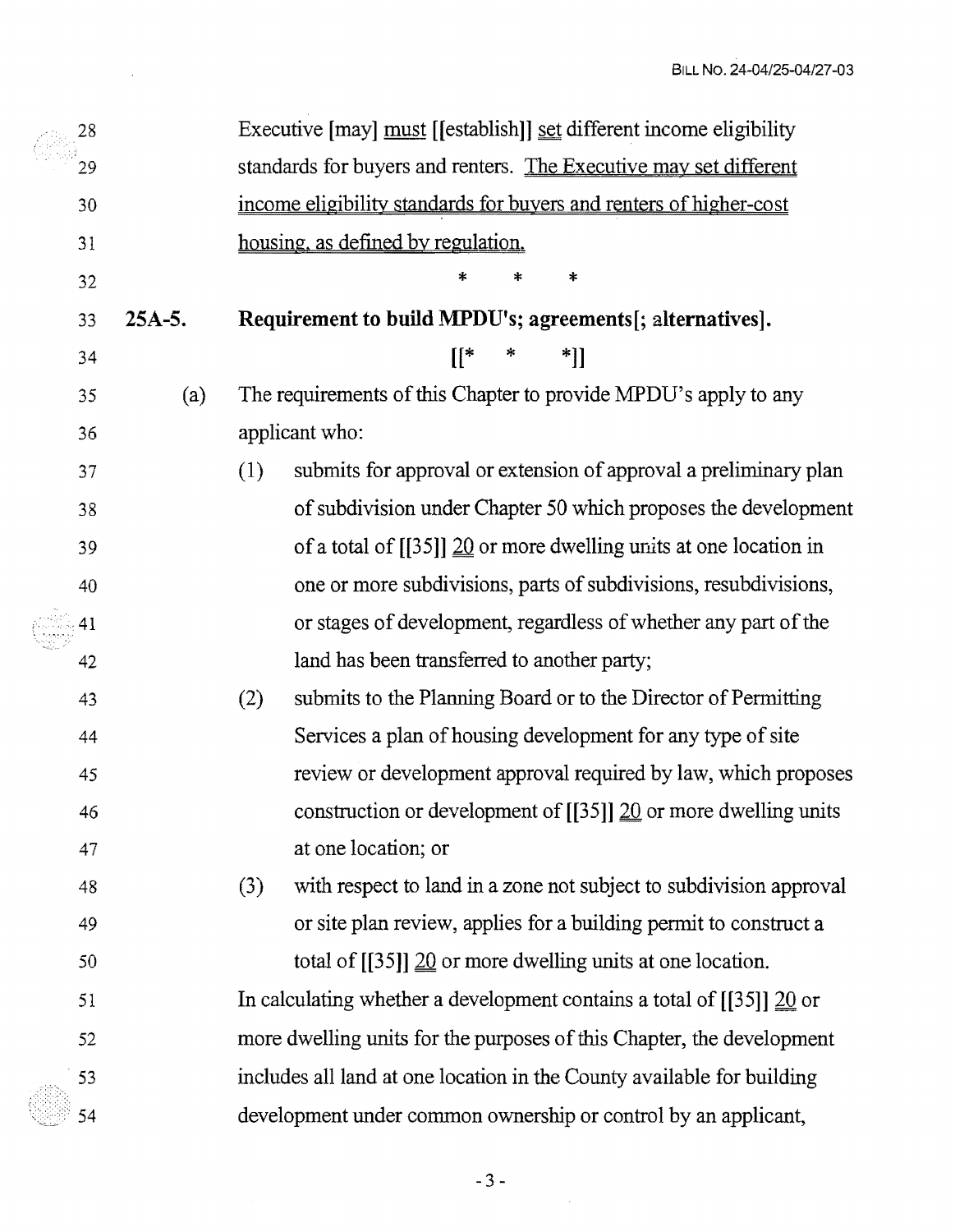$\sim 300$ 

| 55 |     |     | including land owned or controlled by separate corporations in which                   |  |  |  |  |
|----|-----|-----|----------------------------------------------------------------------------------------|--|--|--|--|
| 56 |     |     | any stockholder or family of the stockholder owns 10 percent or more                   |  |  |  |  |
| 57 |     |     | of the stock. An applicant must not avoid this Chapter by submitting                   |  |  |  |  |
| 58 |     |     | piecemeal applications or approval requests for subdivision plats, site or             |  |  |  |  |
| 59 |     |     | development plans, or building permits. Any applicant may apply for a                  |  |  |  |  |
| 60 |     |     | preliminary plan of subdivision, site or development plan, record plat or              |  |  |  |  |
| 61 |     |     | building permit for fewer than $[[35]] \underline{20}$ dwelling units at any time; but |  |  |  |  |
| 62 |     |     | the applicant must agree in writing that the applicant will comply with                |  |  |  |  |
| 63 |     |     | this Chapter when the total number of dwelling units at one location                   |  |  |  |  |
| 64 |     |     | reaches $[35]$ ] $20$ or more.                                                         |  |  |  |  |
| 65 | (b) |     | Any applicant, in order to obtain a building permit, must submit to the                |  |  |  |  |
| 66 |     |     | Department of Permitting Services, with the application for a permit, a                |  |  |  |  |
| 67 |     |     | written MPDU agreement approved by the Director and the County                         |  |  |  |  |
| 68 |     |     | Attorney. Each agreement must require that:                                            |  |  |  |  |
| 69 |     | (1) | a specific number of MPDUs must be constructed on an                                   |  |  |  |  |
| 70 |     |     | approved time schedule;                                                                |  |  |  |  |
| 71 |     | (2) | in single-family dwelling unit subdivisions, [each MPDU must]                          |  |  |  |  |
| 72 |     |     | have 2 or more bedrooms] [[the number of MPDUs with a given                            |  |  |  |  |
| 73 |     |     | number of bedrooms must have the same ratio (rounded to the                            |  |  |  |  |
| 74 |     |     | nearest whole number) to the total number of MPDUs in the                              |  |  |  |  |
| 75 |     |     | subdivision as the number of market-rate units with the same                           |  |  |  |  |
| 76 |     |     | number of bedrooms has to the total number of market-rate units                        |  |  |  |  |
| 77 |     |     | in the subdivision] each MPDU must have 3 or more bedrooms;                            |  |  |  |  |
| 78 |     |     | and                                                                                    |  |  |  |  |
| 79 |     | (3) | in multi-family dwelling unit subdivisions, the number of                              |  |  |  |  |
| 80 |     |     | efficiency and one- bedroom MPDUs each must not exceed the                             |  |  |  |  |
| 81 |     |     | ratio that market-rate efficiency and one-bedroom units                                |  |  |  |  |

 $-4-$ 

 $\mathcal{A}^{\mathcal{A}}$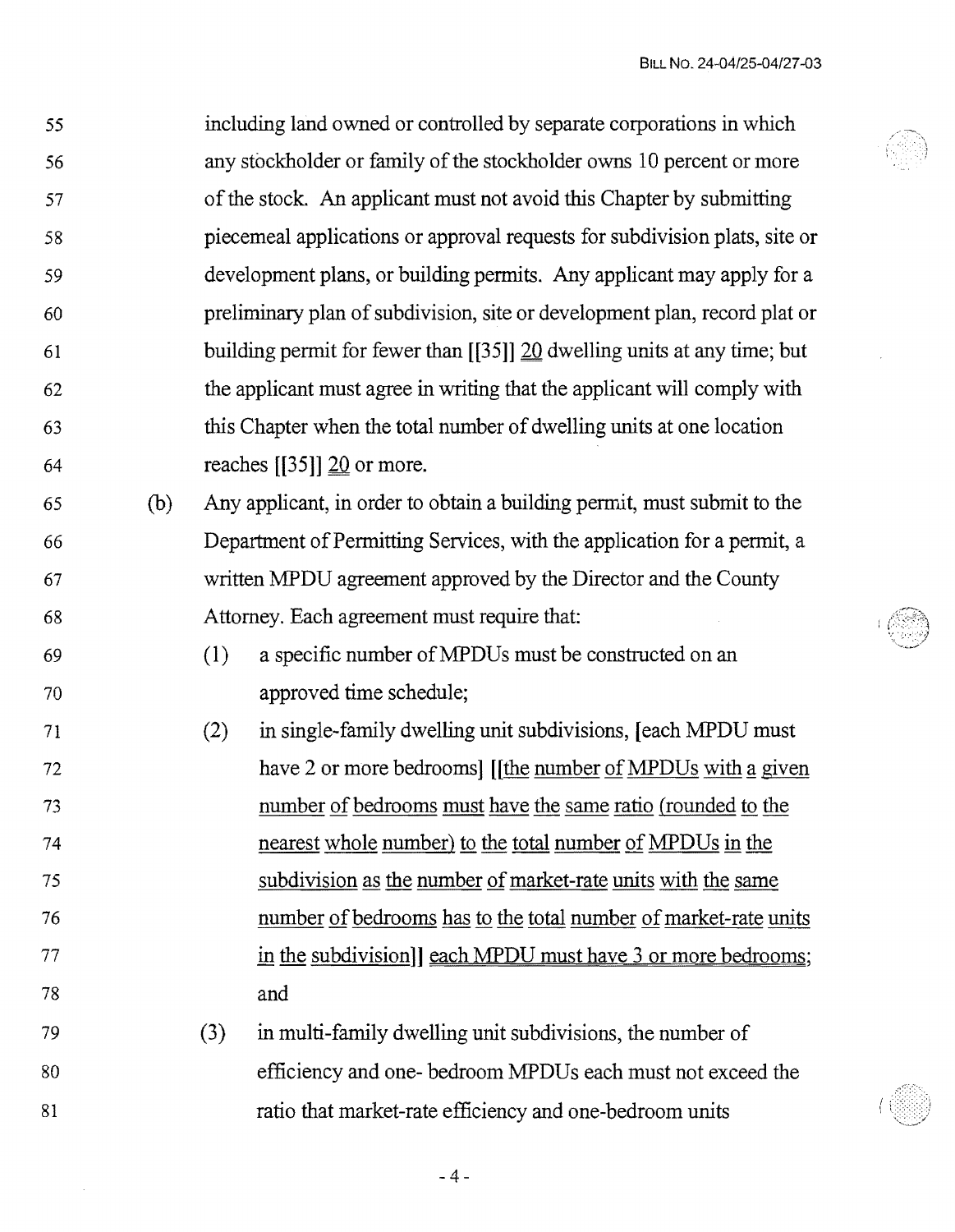| 82  |     |                                                                  | respectively bear to the total number of market-rate units in the         |  |  |  |
|-----|-----|------------------------------------------------------------------|---------------------------------------------------------------------------|--|--|--|
| 83  |     |                                                                  | subdivision.                                                              |  |  |  |
| 84  |     | The Director must not approve an MPDU agreement that reduces the |                                                                           |  |  |  |
| 85  |     |                                                                  | number of bedrooms required by this subsection in any MPDU.               |  |  |  |
| 86  |     |                                                                  | *<br>*                                                                    |  |  |  |
| 87  | (d) | (1)                                                              | Notwithstanding subsection (c), the [[requirements of this                |  |  |  |
| 88  |     |                                                                  | Chapter do not apply to]] Director may allow fewer or no                  |  |  |  |
| 89  |     |                                                                  | <u>MPDUs to be built in</u> a development with more than $[34]$ $20$ but  |  |  |  |
| 90  |     |                                                                  | fewer than 50 units at one location if the Planning Board, in             |  |  |  |
| 91  |     |                                                                  | reviewing a subdivision or site plan submitted by the applicant           |  |  |  |
| 92  |     |                                                                  | and based on the lot size, product type, and other elements of the        |  |  |  |
| 93  |     |                                                                  | plan as submitted, finds that [[achieving a bonus density of 20           |  |  |  |
| 94  |     |                                                                  | percent or more]] building the required number of MPDUs at that           |  |  |  |
| 95  |     |                                                                  | location:                                                                 |  |  |  |
| 96  |     |                                                                  | would not allow compliance with applicable<br>(A)                         |  |  |  |
| 97  |     |                                                                  | environmental standards and other regulatory                              |  |  |  |
| 98  |     |                                                                  | requirements, or                                                          |  |  |  |
| 99  |     |                                                                  | would significantly reduce neighborhood compatibility.<br>(B)             |  |  |  |
| 100 |     | (2)                                                              | If the Planning Board approves a density bonus of at least 20             |  |  |  |
| 101 |     |                                                                  | percent for a development which consists of $20 \text{ or more }}$ [[than |  |  |  |
| 102 |     |                                                                  | 34] but fewer than 50 units at one location, the number of                |  |  |  |
| 103 |     |                                                                  | MPDU's required must be governed by subsection (c) unless the             |  |  |  |
| 104 |     |                                                                  | formula in subsection (c) would not allow the development to              |  |  |  |
| 105 |     |                                                                  | have one bonus market rate unit. In that case, the Board must             |  |  |  |
| 106 |     |                                                                  | reduce the required number of MPDU's by one unit and approve              |  |  |  |
| 107 |     |                                                                  | an additional market rate unit.                                           |  |  |  |
|     |     |                                                                  |                                                                           |  |  |  |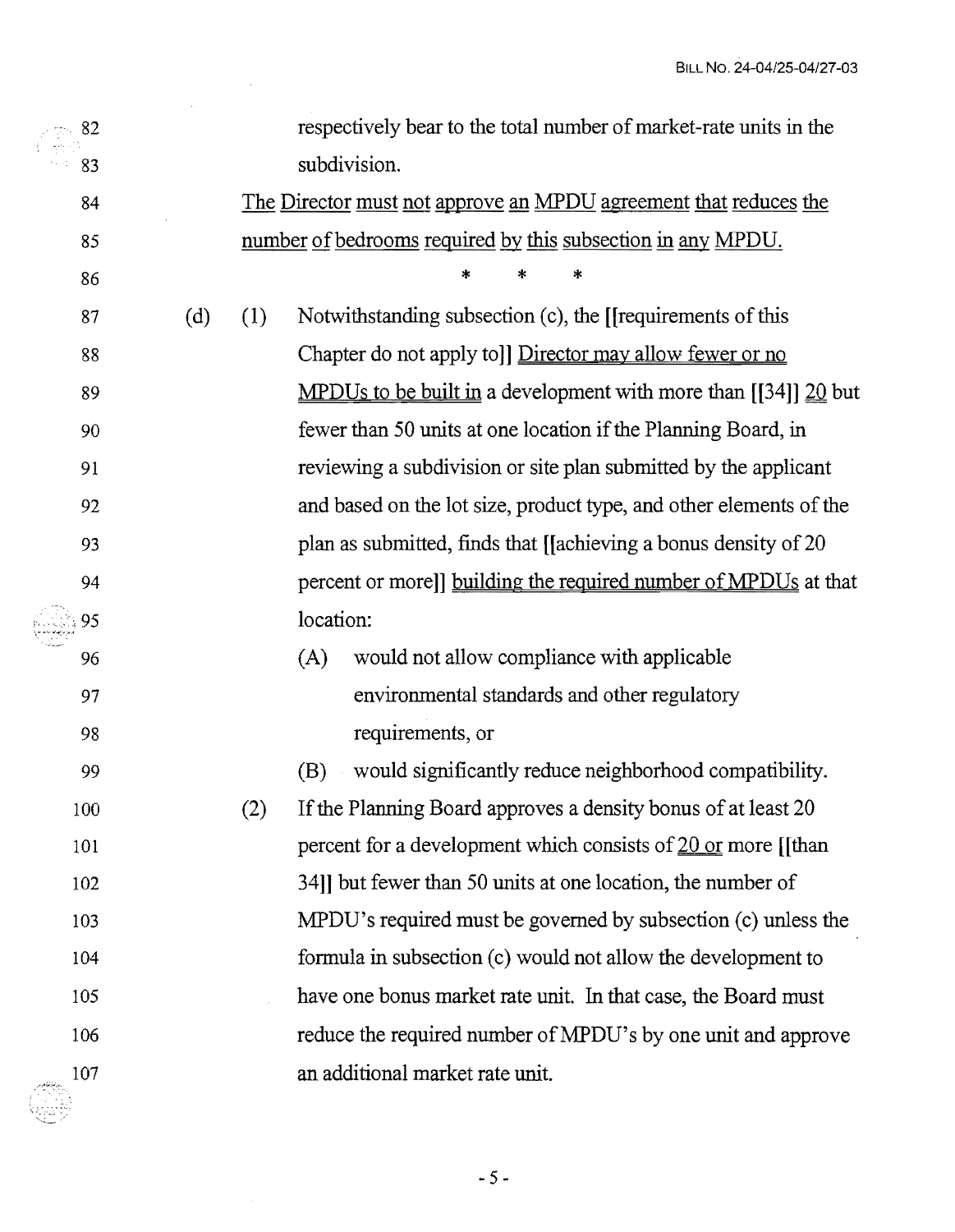| 108 | $[$ (e) $]$ | (1) |                                   | In exceptional cases, instead of building the required number of |  |
|-----|-------------|-----|-----------------------------------|------------------------------------------------------------------|--|
| 109 |             |     | MPDUs, an applicant may offer to: |                                                                  |  |
| 110 |             |     | (A)                               | Build significantly more MPDUs at one or more other sites        |  |
| 111 |             |     |                                   | in the same or an adjoining planning area;                       |  |
| 112 |             |     | (B)                               | Convey land in the same or an adjoining planning area that       |  |
| 113 |             |     |                                   | is suitable in size, location and physical condition for         |  |
| 114 |             |     |                                   | significantly more MPDUs;                                        |  |
| 115 |             |     | (C)                               | Contribute to the Housing Initiative Fund an amount that         |  |
| 116 |             |     |                                   | will produce significantly more MPDUs; or                        |  |
| 117 |             |     | (D)                               | Do any combination of these alternatives that will result in     |  |
| 118 |             |     |                                   | building significantly more MPDUs.                               |  |
| 119 |             | (2) |                                   | If the Director finds that:                                      |  |
| 120 |             |     | (A)                               | In the project or subdivision originally proposed by the         |  |
| 121 |             |     |                                   | applicant, an indivisible package of resident services and       |  |
| 122 |             |     |                                   | facilities to be provided to all households would cost the       |  |
| 123 |             |     |                                   | occupants of the MPDUs so much that it is likely to make         |  |
| 124 |             |     |                                   | the MPDUs effectively unaffordable by eligible                   |  |
| 125 |             |     |                                   | households; and                                                  |  |
| 126 |             |     | (B)                               | An offer made by an applicant under subsection (e)(1) will       |  |
| 127 |             |     |                                   | achieve significantly more MPDUs or units which low-             |  |
| 128 |             |     |                                   | and moderate-income households can more easily afford;           |  |
| 129 |             |     |                                   | and                                                              |  |
| 130 |             |     | (C)                               | These public benefits outweigh the benefit of constructing       |  |
| 131 |             |     |                                   | MPDUs in each subdivision throughout the County, and             |  |
| 132 |             |     |                                   | acceptance of the applicant's offer will achieve the             |  |
| 133 |             |     |                                   | objective of providing a broad range of housing                  |  |
| 134 |             |     |                                   | opportunities throughout the County;                             |  |
|     |             |     |                                   |                                                                  |  |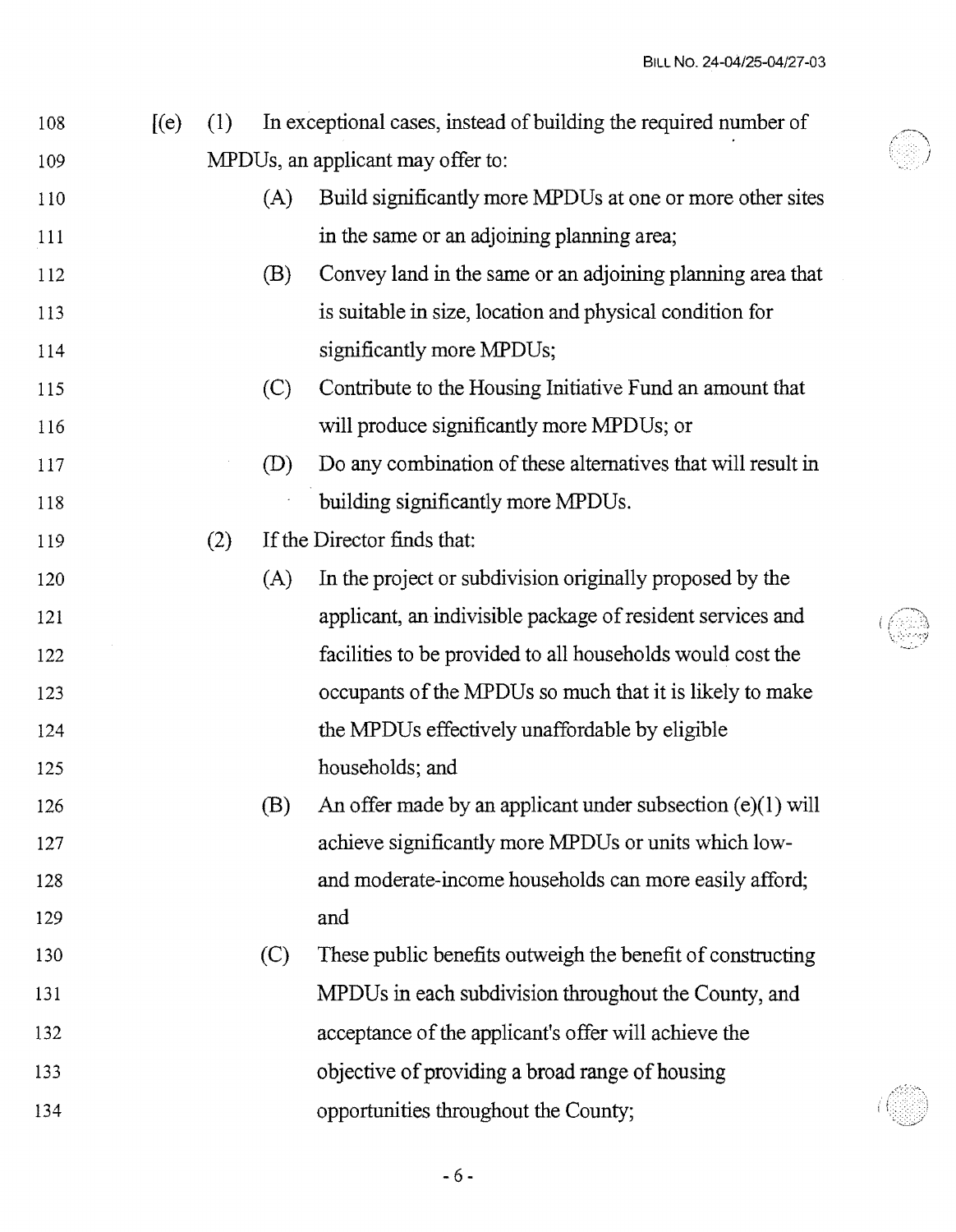| 135   |            |          |          | the Director must accept the offer made by the applicant instead      |
|-------|------------|----------|----------|-----------------------------------------------------------------------|
| 136   |            |          |          | of requiring the construction of MPDUs by the applicant. If the       |
| 137   |            |          |          | applicant can feasibly build significantly more MPDUs at another      |
| 138   |            |          |          | site, the Director must not approve any other alternative under       |
| 139   |            |          |          | subsection $(e)(1)$ .                                                 |
| 140   |            | (3)      |          | The procedures for considering and implementing alternative           |
| 141   |            |          |          | offers must be established by executive regulation. To                |
| 142   |            |          |          | implement an offer, the applicant must sign an agreement with         |
| 143   |            |          |          | the Director not later than a time provided in the regulations.       |
| 144   | <u>(e)</u> |          |          | The Director may approve an MPDU agreement that:                      |
| 145   |            | (1)      |          | allows an applicant to reduce the number of MPDUs in a                |
| 146   |            |          |          | subdivision only if the agreement meets all requirements of           |
| 147   |            |          |          | Section $25A-5A$ ; or                                                 |
| ંચ 48 |            | (2)      |          | allows an applicant to build the MPDUs at another location only       |
| 149   |            |          |          | if the agreement meets all requirements of Section 25A-5B.            |
| 150   |            |          |          | *<br>*<br>*                                                           |
| 151   | (k)        |          |          | [[Recording of covenants.]] The applicant must execute and record     |
| 152   |            |          |          | covenants assuring that:                                              |
| 153   |            |          |          | (1) The restrictions of this Chapter run with the land for the entire |
| 154   |            |          |          | period of control; [[and]]                                            |
| 155   |            | (2)      |          | <u>The County may create a lien to collect:</u>                       |
| 156   |            |          | $\Delta$ | that portion of the sale price of an MPDU which exceeds               |
| 157   |            |          |          | the approved resale price; and                                        |
| 158   |            |          | (B)      | that portion of the foreclosure sale price of an MPDU                 |
| 159   |            |          |          | which exceeds the approved resale price; and                          |
| 160   |            | $\Omega$ |          | The covenants will bind the applicant, any assignee, mortgagee,       |
| 161   |            |          |          | or buyer, and all other parties that receive title to the property.   |

 $\mathcal{L}$ 

 $\ddot{\phantom{a}}$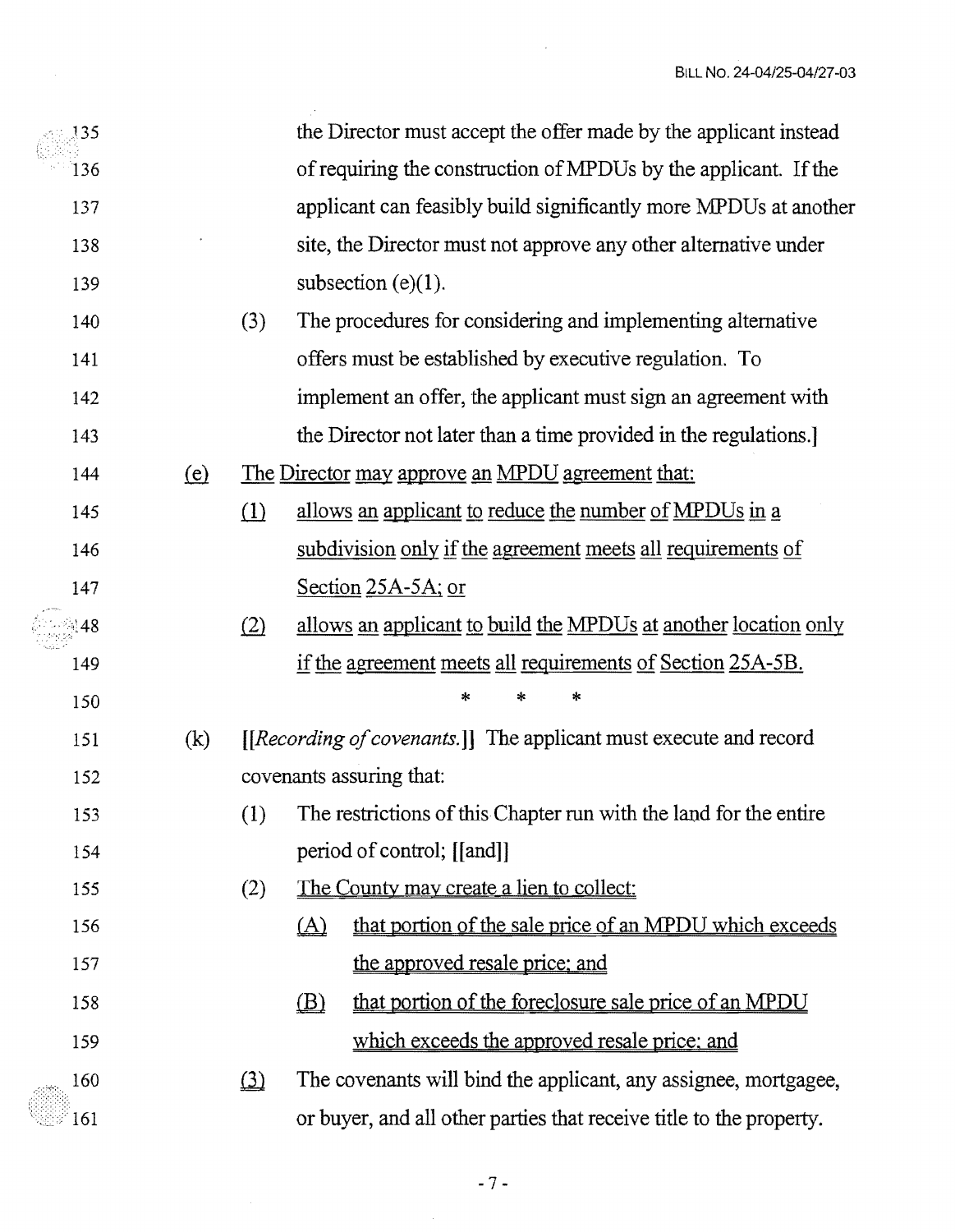| 162 |                   |                   |                          |                                | These covenants must be senior to all instruments securing                    |
|-----|-------------------|-------------------|--------------------------|--------------------------------|-------------------------------------------------------------------------------|
| 163 |                   |                   |                          |                                | permanent financing.                                                          |
| 164 | $\left( 1\right)$ |                   | $[[Later \,deds.]]$      |                                |                                                                               |
| 165 |                   | $\Omega$          |                          |                                | [[The grantor must clearly and conspicuously state, in]] $\underline{In}$ any |
| 166 |                   |                   |                          |                                | purchase and sale agreement and any deed or instrument                        |
| 167 |                   |                   |                          |                                | conveying title to an MPDU, the grantor must clearly and                      |
| 168 |                   |                   |                          |                                | conspicuously state, and the grantee must clearly and                         |
| 169 |                   |                   |                          |                                | conspicuously acknowledge, that:                                              |
| 170 |                   | $[[(1)]](\Delta)$ |                          |                                | the conveyed property is a MPDU and is subject to the                         |
| 171 |                   |                   |                          |                                | restrictions contained in the covenants required under this                   |
| 172 |                   |                   |                          |                                | Chapter during the control period until the restrictions are                  |
| 173 |                   |                   |                          |                                | released; and                                                                 |
| 174 |                   | $[(2)] \oplus$    |                          |                                | any [[later]] MPDU owner, other than an applicant, must                       |
| 175 |                   |                   |                          |                                | not sell the MPDU until:                                                      |
| 176 |                   |                   | $[[(A)]](\underline{i})$ |                                | the owner has notified the Department under                                   |
| 177 |                   |                   |                          |                                | Section 25A-8 or 25A-9, as applicable, that the unit                          |
| 178 |                   |                   |                          |                                | is for sale: $\lfloor \lceil \text{and} \rceil \rfloor$                       |
| 179 |                   |                   |                          | $\left[\frac{(B)}{(1)}\right]$ | the Department and, where applicable, the                                     |
| 180 |                   |                   |                          |                                | <u>Commission, have notified the owner that they do</u>                       |
| 181 |                   |                   |                          |                                | not intend to buy the unit; and                                               |
| 182 |                   |                   |                          | (iii)                          | the Department has notified the owner of the unit's                           |
| 183 |                   |                   |                          |                                | maximum resale price.                                                         |
| 184 |                   | (2)               |                          |                                | Any deed or other instrument conveying title to an MPDU during                |
| 185 |                   |                   |                          |                                | the control period must be signed by both the grantor and grantee.            |
| 186 |                   | (3)               |                          |                                | When a deed or other instrument conveying title to an MPDU is                 |
| 187 |                   |                   |                          |                                | recorded in the land records, the grantor must cause to be filed in           |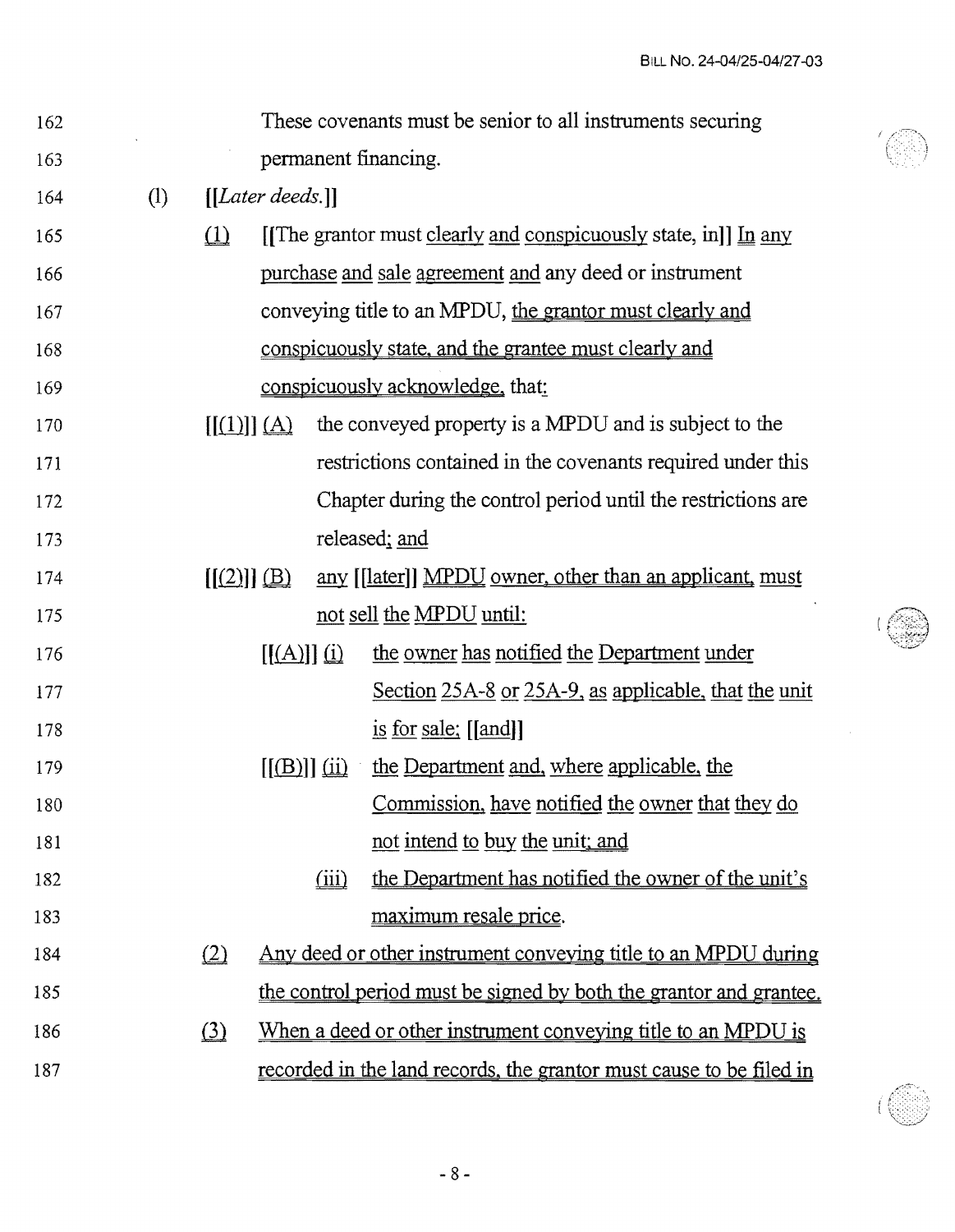$\sim$   $\mu$ 

| 188         |           | the land records a notice of sale for the benefit of the County in          |
|-------------|-----------|-----------------------------------------------------------------------------|
| 189         |           | the form provided by state law.                                             |
| 190         | (m)       | [[Voluntary MPDUs.]] Nothing in this Chapter prohibits an applicant         |
| 191         |           | from voluntarily building MPDUs, as calculated under subsection (c), in     |
| 192         |           | a development with fewer than 35 dwelling units at one location, and in     |
| 193         |           | so doing from qualifying for an optional method of development under        |
| 194         |           | Chapter 59. A development with fewer than 35 dwelling units where an        |
| 195         |           | applicant voluntarily builds MPDUs must comply with any procedures          |
| 196         |           | and development standards that apply to a larger development under          |
| 197         |           | this Chapter and Chapter 59. [Subsection (e) and Section] Sections          |
| 198         |           | 25A-5A, 25A-5B, and 25A-6(b) do not apply to an applicant who               |
| 199         |           | voluntarily builds MPDU's under this subsection and in so doing             |
| 200         |           | qualifies for an optional method of development.                            |
| $\Omega$ 01 | $25A-5A.$ | Alternative payment agreement.                                              |
|             |           |                                                                             |
| 202         | (a)       | The Director may approve an MPDU agreement that allows an                   |
| 203         |           | applicant, instead of building some or all of the required number of        |
| 204         |           | MPDUs in the proposed subdivision, to pay to the Housing Initiative         |
| 205         |           | <u>Fund an amount computed under subsection (b), only if an Alternative</u> |
| 206         |           | <u>Review Committee composed of the Director, the Commission's</u>          |
| 207         |           | Executive Director, and the Chair of the Planning Board, by majority        |
| 208         |           | <u>vote</u> finds that:                                                     |
| 209         |           | either:<br>$\Omega$                                                         |
| 210         |           | an indivisible package of services and facilities available to<br>$\Delta$  |
| 211         |           | all residents of the proposed subdivision would cost                        |
| 212         |           | <u>MPDU buyers [[or tenants]] so much that it is likely to</u>              |
| 213         |           | make the MPDUs effectively unaffordable by eligible                         |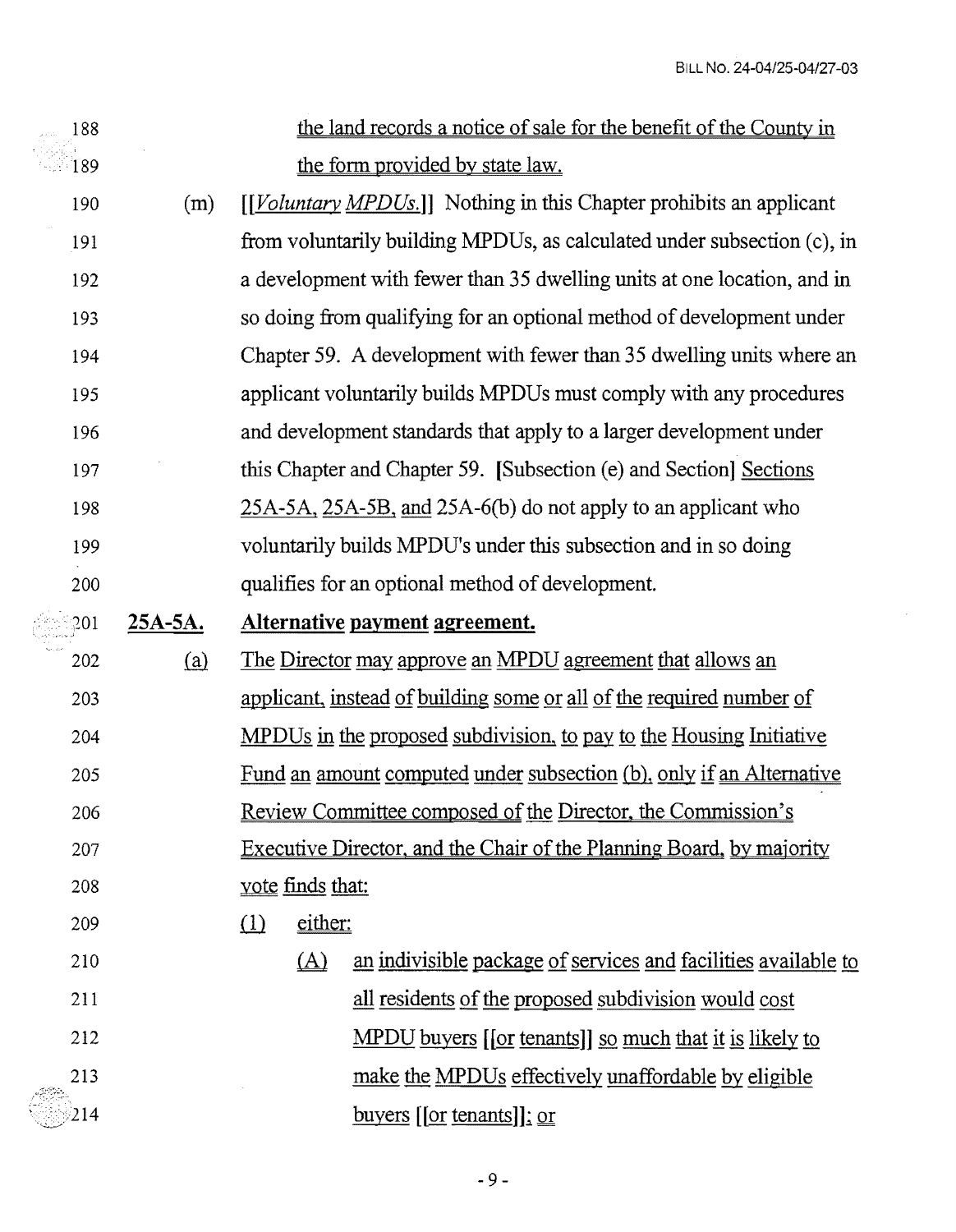| 215 |            | (B)                  | environmental constraints at a particular site would render                   |
|-----|------------|----------------------|-------------------------------------------------------------------------------|
| 216 |            |                      | the building of all required MPDUs at that site                               |
| 217 |            |                      | economically infeasible; and                                                  |
| 218 |            | (2)                  | the public benefit of additional affordable housing outweighs the             |
| 219 |            |                      | value of locating MPDUs in each subdivision throughout the                    |
| 220 |            |                      | County, and accepting the payment will further the objective of               |
| 221 |            |                      | providing a broad range of housing opportunities throughout the               |
| 222 |            | County.              |                                                                               |
| 223 | <u>(b)</u> |                      | Any payment to the Housing Initiative Fund under this Section [, to be        |
| 224 |            |                      | <u>acceptable by the Director, I must equal or exceed 125% of [the profit</u> |
| 225 |            |                      | made by building the substituted units as market-rate units rather than       |
| 226 |            |                      | <u>MPDUs. This profit must be calculated by subtracting the maximum</u>       |
| 227 |            |                      | sale price that could have been charged under Section 25A-7 for l the         |
| 228 |            |                      | imputed cost of land for each unbuilt MPDU. Except as further defined         |
| 229 |            |                      | by Executive regulation, the imputed land cost must be calculated as          |
| 230 |            |                      | 10% (for high-rise units) or up to 30% (for all other housing units) of       |
| 231 |            |                      | [[from]] the actual sale price charged for each substituted unit. If the      |
| 232 |            |                      | substituted unit will be a rental unit, the Director must calculate an        |
| 233 |            |                      | imputed sale price under applicable regulations ((issued by the               |
| 234 |            |                      | Executivell, based on the rent actually charged.                              |
| 235 | $\Omega$   |                      | <u>Any payment to the Housing Initiative Fund under this Section may be</u>   |
| 236 |            |                      | used [[for any purpose that the Fund may otherwise be used for]] only         |
| 237 |            |                      | to buy or build more MPDUs in the same planning policy area (as               |
| 238 |            |                      | defined in the County Growth Policy) as the development for which the         |
| 239 |            |                      | <u>payment was made, and must not be used to reduce the annual County</u>     |
| 240 |            | payment to the Fund. |                                                                               |
|     |            |                      |                                                                               |



 $\mathcal{L}^{\text{max}}$ 

 $\sim 10^{-1}$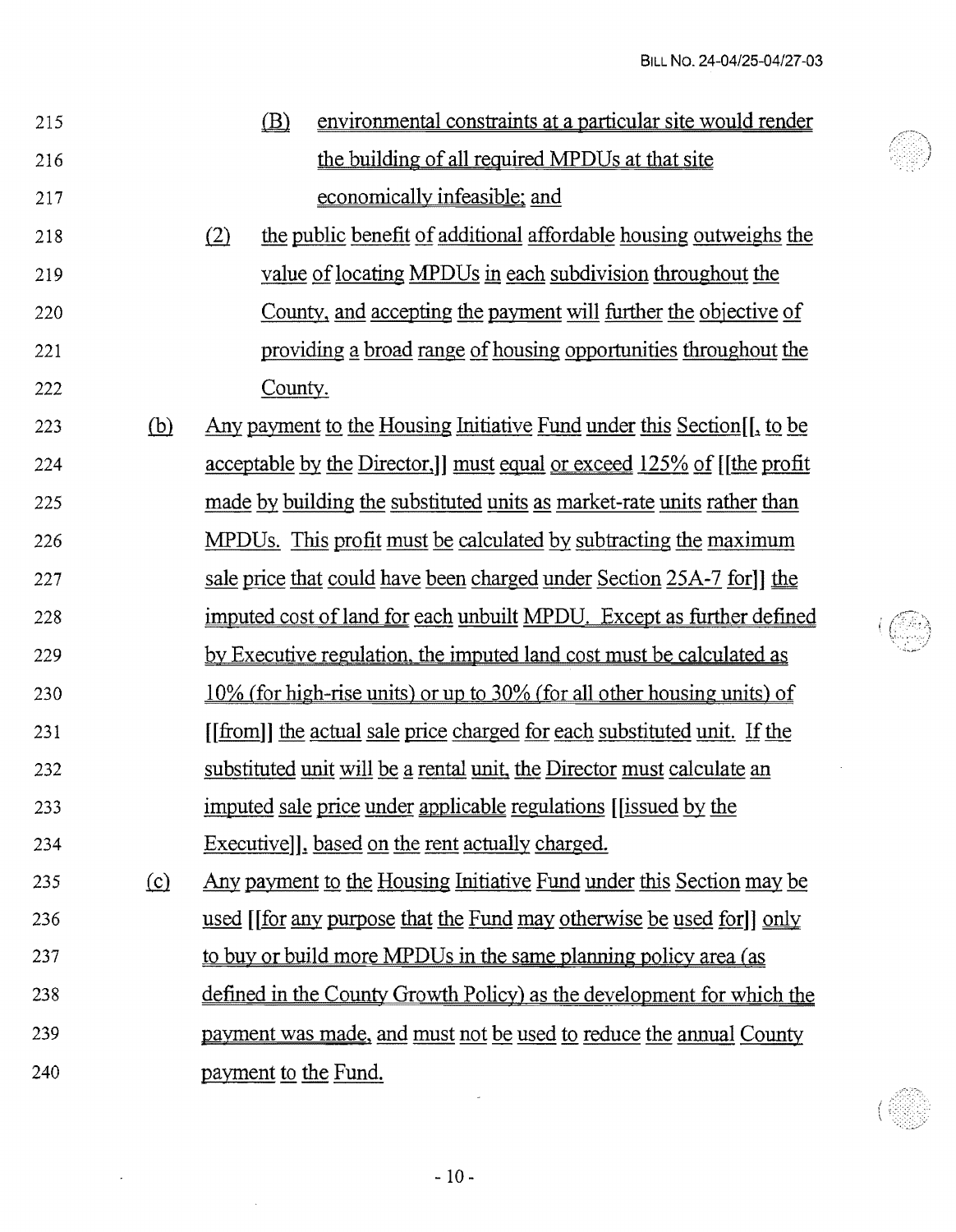| 241 | $\omega$   | <u>Any subdivision for which a payment is made under this Section is not</u> |                                                                                  |  |
|-----|------------|------------------------------------------------------------------------------|----------------------------------------------------------------------------------|--|
| 242 |            | eligible for any density bonus for which it would otherwise be eligible      |                                                                                  |  |
| 243 |            | under Chapter 59.                                                            |                                                                                  |  |
| 244 | $25A-5B$ . |                                                                              | <b>Alternative location agreement.</b>                                           |  |
| 245 | (a)        | <u>The Director may approve an MPDU agreement that allows an</u>             |                                                                                  |  |
| 246 |            |                                                                              | applicant for development of a high-rise residential building, instead of        |  |
| 247 |            |                                                                              | <u>building some or all of the required number of MPDUs on-site, to</u>          |  |
| 248 |            |                                                                              | provide at least the same number of MPDUs at another location [[within]          |  |
| 249 |            |                                                                              | $\frac{1}{2}$ mile] in the same planning policy area, only if the Director finds |  |
| 250 |            | that:                                                                        |                                                                                  |  |
| 251 |            | (1)                                                                          | the public benefit of locating MPDUs at the proposed alternative                 |  |
| 252 |            |                                                                              | <u>location outweighs the value of locating MPDUs in each</u>                    |  |
| 253 |            |                                                                              | subdivision throughout the County; and                                           |  |
| 254 |            | (2)                                                                          | <u>building the MPDUs at the proposed alternative location will</u>              |  |
| 255 |            |                                                                              | <u>further the objective of providing a broad range of housing</u>               |  |
| 256 |            |                                                                              | opportunities throughout the County.                                             |  |
| 257 | <u>(b)</u> |                                                                              | <u>To satisfy the requirements of this Section, an applicant may:</u>            |  |
| 258 |            | (1)                                                                          | <u>build, or convert from non-residential use, the required number of</u>        |  |
| 259 |            |                                                                              | new MPDUs at a site approved by the Director [[or Board, as                      |  |
| 260 |            |                                                                              | applicable]];                                                                    |  |
| 261 |            | (2)                                                                          | buy, encumber, or transfer, and rehabilitate as necessary, existing              |  |
| 262 |            |                                                                              | market rate housing units that meet all standards for use as                     |  |
| 263 |            |                                                                              | MPDUs; or                                                                        |  |
| 264 |            | (3)                                                                          | return to MPDU use, and rehabilitate as necessary, existing                      |  |
| 265 |            |                                                                              | MPDUs for which price or rent controls have expired.                             |  |

 $\frac{1}{2} \sum_{i=1}^n \frac{1}{2} \sum_{j=1}^n \frac{1}{2} \sum_{j=1}^n \frac{1}{2} \sum_{j=1}^n \frac{1}{2} \sum_{j=1}^n \frac{1}{2} \sum_{j=1}^n \frac{1}{2} \sum_{j=1}^n \frac{1}{2} \sum_{j=1}^n \frac{1}{2} \sum_{j=1}^n \frac{1}{2} \sum_{j=1}^n \frac{1}{2} \sum_{j=1}^n \frac{1}{2} \sum_{j=1}^n \frac{1}{2} \sum_{j=1}^n \frac{1}{2} \sum_{j=$ 

 $\sim$   $\sim$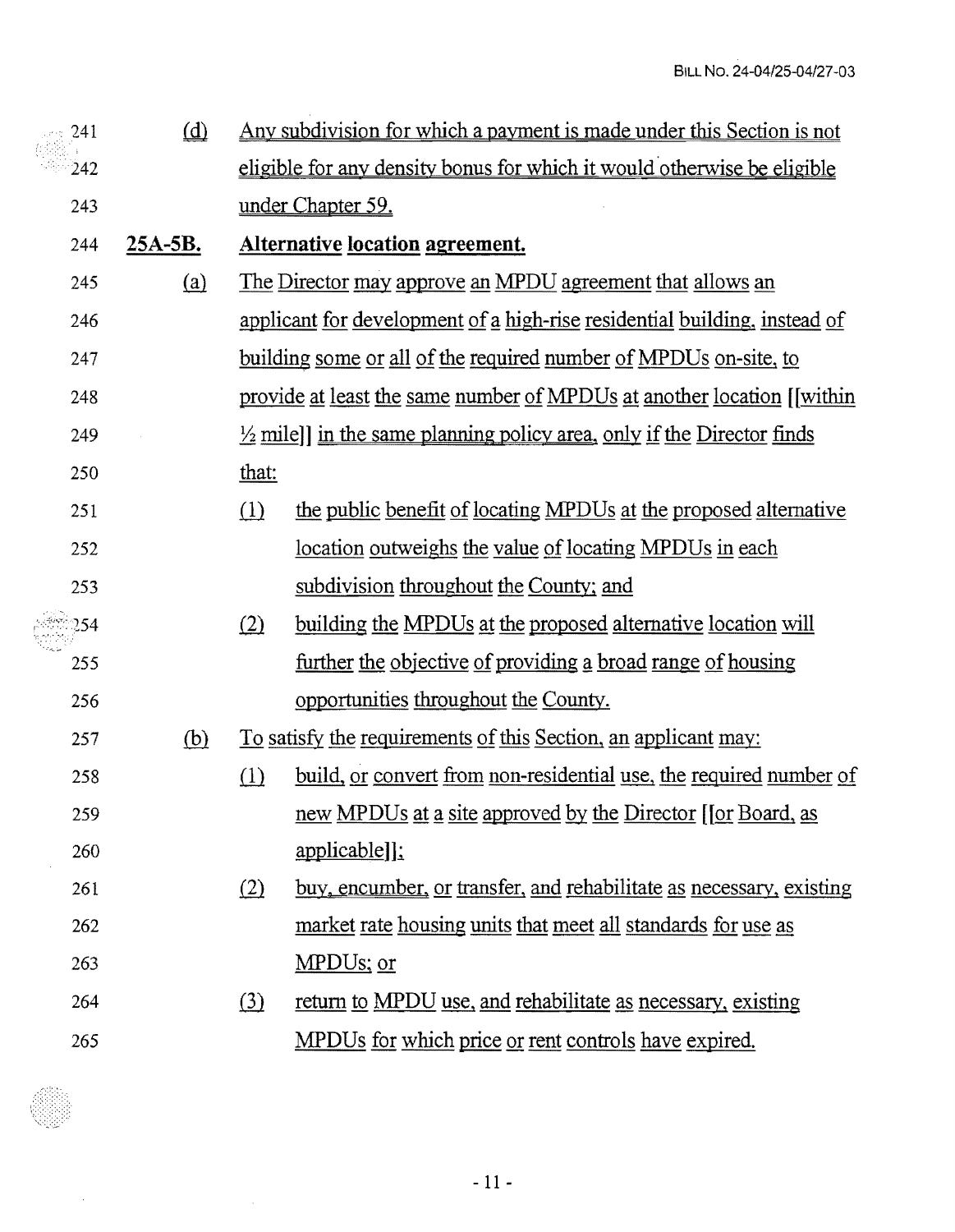| 266 | $\Omega$ | Each agreement under this Section must include a schedule, binding on                                         |
|-----|----------|---------------------------------------------------------------------------------------------------------------|
| 267 |          | the applicant, for timely completion or acquisition of the required                                           |
| 268 |          | number of MPDUs.                                                                                              |
| 269 | $25A-7.$ | Maximum prices and rents [[of moderately priced dwelling units]].                                             |
| 270 |          | $\ast$<br>*                                                                                                   |
| 271 | (b)      | $[[Rental]]$ Rents.                                                                                           |
| 272 |          | The rent, including parking but excluding utilities when they are<br>(1)                                      |
| 273 |          | paid by the tenant, for any MPDU must not exceed a maximum                                                    |
| 274 |          | rent for the dwelling unit [established] set by [the County]                                                  |
| 275 |          | Executive $\lceil \text{in} \rceil$ regulations $\lceil \text{adopted} \rceil$ under method $(1)$ . Different |
| 276 |          | rents must be [established] set for units when utility costs are paid                                         |
| 277 |          | by the owner and included in the rent. Different rents also may                                               |
| 278 |          | <u>be set for high-rise</u> [[and other]] rental units, but those rents must                                  |
| 279 |          | not apply unless the Director finds that no other reasonable                                                  |
| 280 |          | means is available to finance the building of all required MPDUs                                              |
| 281 |          | at a specific development.                                                                                    |
| 282 |          | $\ast$<br>∗<br>×                                                                                              |
| 283 | $25A-8.$ | Sale or rental of [[moderately priced dwelling]] units                                                        |
| 284 |          | $\star$ $\star$<br>- *                                                                                        |
| 285 | (b)      | [[Department of Housing and Community Affairs, Housing                                                        |
| 286 |          | Opportunities Commission or other designated housing development                                              |
| 287 |          | agency or corporation.]] Sale or rental to government agencies or                                             |
| 288 |          | nonprofit corporations.                                                                                       |
| 289 |          | ∗<br>$\ast$<br>*                                                                                              |
| 290 |          | $\triangle$<br><u>If more than one government agency or nonprofit corporation</u>                             |
| 291 |          | <u>files a notice of intent under subsection <math>(b)(2)</math> with respect to a</u>                        |
| 292 |          | particular MPDU:                                                                                              |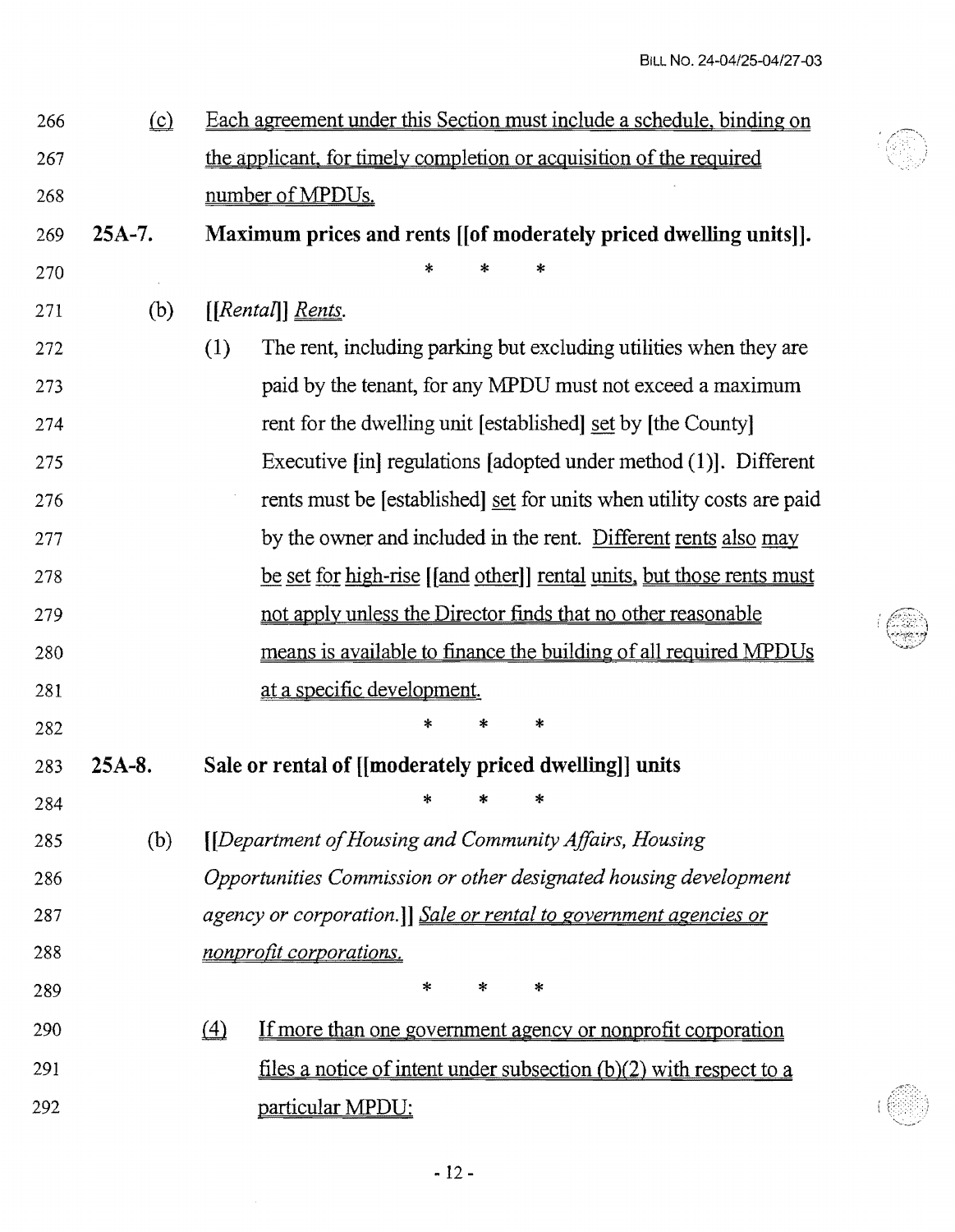$\frac{1}{\sqrt{2\pi}}\sum_{i=1}^{n} \frac{1}{\sqrt{2\pi}}\left(\frac{1}{\sqrt{2\pi}}\right)^2$ 

 $\ddot{\phantom{a}}$ 

| 293 |          |     | $\Delta$                 | the Department prevails over any other buyer or renter;                     |
|-----|----------|-----|--------------------------|-----------------------------------------------------------------------------|
| 294 |          |     | $\mathbf{B}$             | the Commission prevails over any buyer or renter other                      |
| 295 |          |     |                          | than the Department;                                                        |
| 296 |          |     | $\underline{\mathbb{C}}$ | any other government agency prevails over any nonprofit                     |
| 297 |          |     |                          | corporation;                                                                |
| 298 |          |     | $\mathbf{D}$             | the first government agency to file a notice prevails over                  |
| 299 |          |     |                          | <u>any later agency; and</u>                                                |
| 300 |          |     | E(                       | the first nonprofit corporation to file a notice prevails over              |
| 301 |          |     |                          | any later corporation.                                                      |
| 302 | $25A-9.$ |     |                          | Control of rents and resale prices; foreclosures.                           |
| 303 |          |     |                          | $\ast$<br>*                                                                 |
| 304 | (c)      |     |                          | First sale after control period ends.                                       |
| 305 |          |     |                          | *<br>*                                                                      |
| .06 |          | (3) |                          | The Department and the Commission, in that order, may buy an                |
| 307 |          |     |                          | MPDU (the first time the MPDU is offered for sale after 10 years)           |
| 308 |          |     |                          | after the original sale or rentall at any time during the control           |
| 309 |          |     |                          | period, and may resell the unit to an eligible person. A resale by          |
| 310 |          |     |                          | the Department or Commission starts a new control period.                   |
| 311 |          | (4) |                          | The Commission and any partnership in which the Commission                  |
| 312 |          |     |                          | is a general partner need not pay into the Housing Initiative Fund          |
| 313 |          |     |                          | any portion of the resale price of any MPDU that it sells [after 10         |
| 314 |          |     |                          | years after the original sale or rental].                                   |
| 315 | (d)      |     |                          | <i>Initial and [subsequent] later rent controls. Unless previously sold</i> |
| 316 |          |     |                          | under subsection $(c)(1)$ , [moderately priced dwelling units] MPDUs        |
| 317 |          |     |                          | built or offered for rent under this Chapter must not be rented for [20]    |
| 318 |          |     |                          | $[30]$ 99 years after the original rental at a rent greater than that       |
| 319 |          |     |                          | established by Executive regulations [adopted by the County Executive       |

 $\sim 10^6$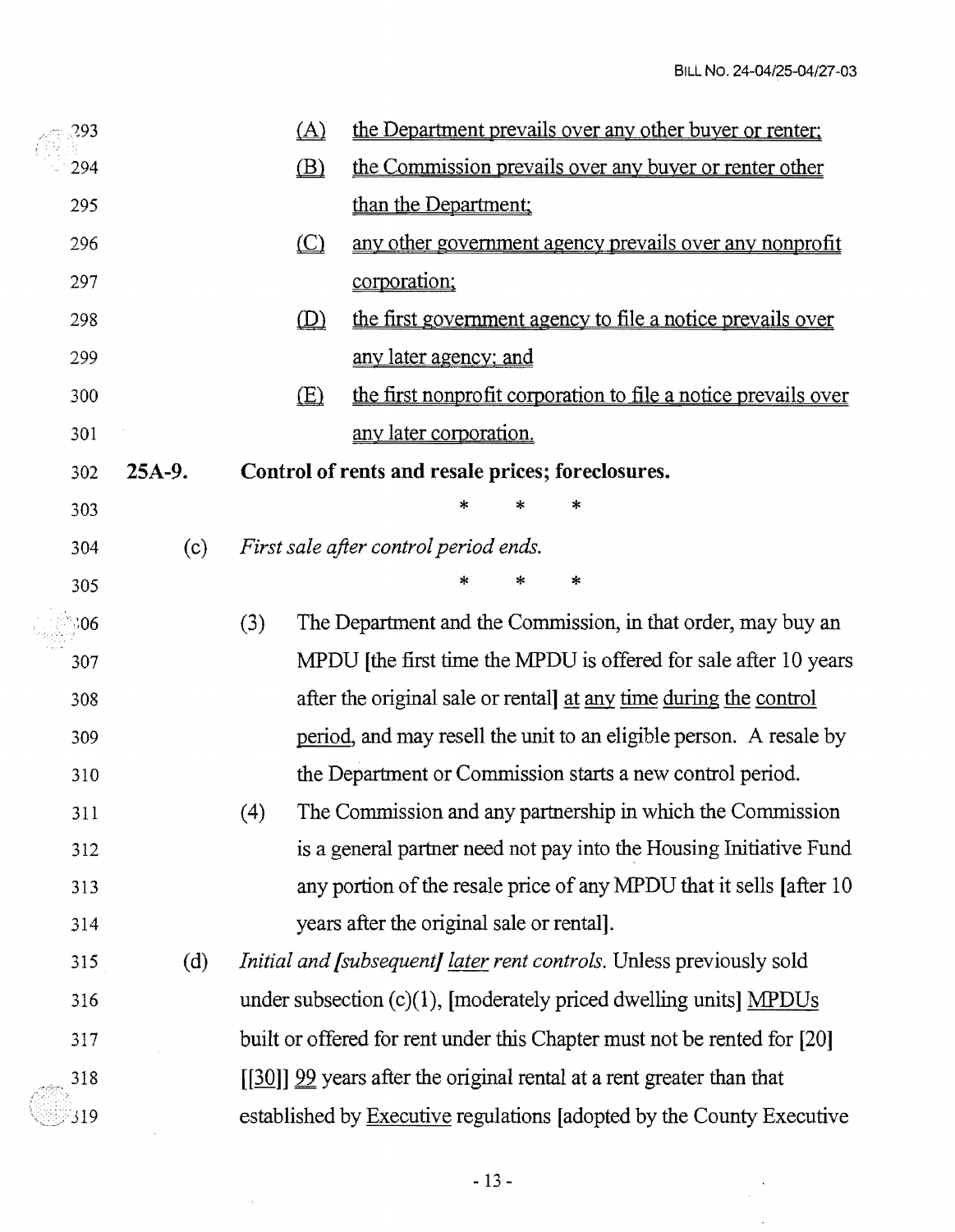$\hat{\epsilon}$ 

| 320 |     |         | under method (1). [Whenever any moderately priced dwelling unit]          |
|-----|-----|---------|---------------------------------------------------------------------------|
| 321 |     |         | Any MPDU (other than those built, sold, or rented under any federal,      |
| 322 |     |         | state, or local program offered by the Commission) [is] offered for rent  |
| 323 |     |         | during the $[20]$ $[30$ -year]] control period, it must be offered        |
| 324 |     |         | exclusively for 60 days to one or more eligible persons, as determined    |
| 325 |     |         | by the Department, for use as [his or her own] that person's residence,   |
| 326 |     |         | and to the Commission. The Commission may assign its right to rent        |
| 327 |     |         | such units to persons of low or moderate income who are eligible for      |
| 328 |     |         | assistance under any federal, state, or local program identified in       |
| 329 |     |         | Executive regulations [adopted by the County Executive under method       |
| 330 |     | $(1)$ . |                                                                           |
| 331 | (e) |         | Foreclosure or other court-ordered sales. If an MPDU is sold through      |
| 332 |     |         | a foreclosure or other court-ordered sale, a payment must be made to the  |
| 333 |     |         | Housing Initiative Fund as follows:                                       |
| 334 |     | (1)     | If the sale occurs during the first 10 years after the original sale      |
| 335 |     |         | or rentall control period, any amount of the foreclosure sale price       |
| 336 |     |         | which exceeds the total of the approved resale price under                |
| 337 |     |         | subsection (a), reasonable foreclosure costs, and liens filed under       |
| 338 |     |         | the Maryland Contract Lien Act, must be paid to the Housing               |
| 339 |     |         | Initiative Fund. If the remaining balance under the original first        |
| 340 |     |         | deed of trust or mortgage exceeds the resale price under                  |
| 341 |     |         | subsection (a), then the difference between the foreclosure sales         |
| 342 |     |         | price and the balance of the original first deed of trust (plus           |
| 343 |     |         | reasonable foreclosure costs) must be paid to the Fund.                   |
| 344 |     | (2)     | If the sale occurs after the [[first $[10]$ ] 30 years after the original |
| 345 |     |         | sale or rentall control period, and the unit was originally offered       |
|     |     |         |                                                                           |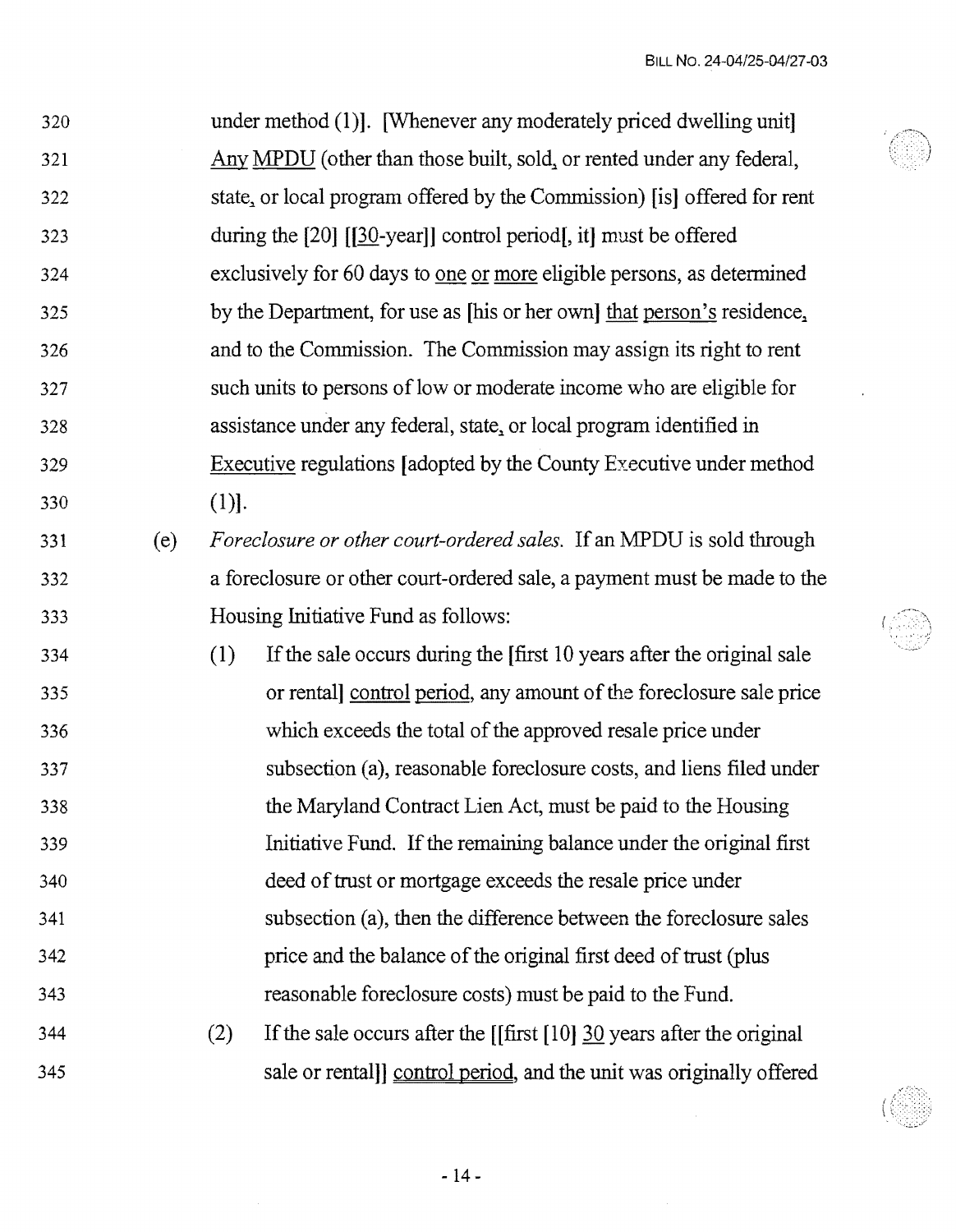$\bar{z}$ 

| 346 |           | for sale or rent after March 20, 1989, the payment to the Fund                |
|-----|-----------|-------------------------------------------------------------------------------|
| 347 |           | must be calculated under subsection (c).                                      |
| 348 |           | If the MPDU is a rental unit, the resale price under subsections<br>(3)       |
| 349 |           | (a) and (c) must be calculated using the maximum sales price in               |
| 350 |           | effect when the unit was originally offered for rent.                         |
| 351 |           | If the MPDU is sold subject to senior liens, the lien balances must<br>(4)    |
| 352 |           | be included in calculating the sale price.                                    |
| 353 |           | All MPDU covenants must be released after the required payment is             |
| 354 |           | made into the Housing Initiative Fund.                                        |
| 355 |           | *                                                                             |
| 356 | (g)       | Bulk transfers. This section does not prohibit the bulk transfer or sale of   |
| 357 |           | all or some of the sale or rental MPDUs in a subdivision within [20] 30       |
| 358 |           | years after the original rental or offering for sale if the buyer is bound by |
| 359 |           | all covenants and controls on the MPDUs.                                      |
| 360 |           | *                                                                             |
| 361 | $25A-10.$ | <b>Executive regulations; enforcement.</b>                                    |
| 362 |           | *                                                                             |
| 363 | (d)       | The Director may take legal action to stop or cancel any transfer of an       |
| 364 |           | MPDU if any party to the transfer does not comply with all                    |
| 365 |           | requirements of this Chapter. The Director may recover any funds              |
| 366 |           | improperly obtained from any sale or rental of an MPDU in violation of        |
| 367 |           | this Chapter, plus costs and interest at the rate prescribed by law from      |
| 368 |           | the date a violation occurred.                                                |
| 369 | (e)       | In addition to or instead of any other available remedy, the Director may     |
| 370 |           | take legal action to:                                                         |



 $-15-$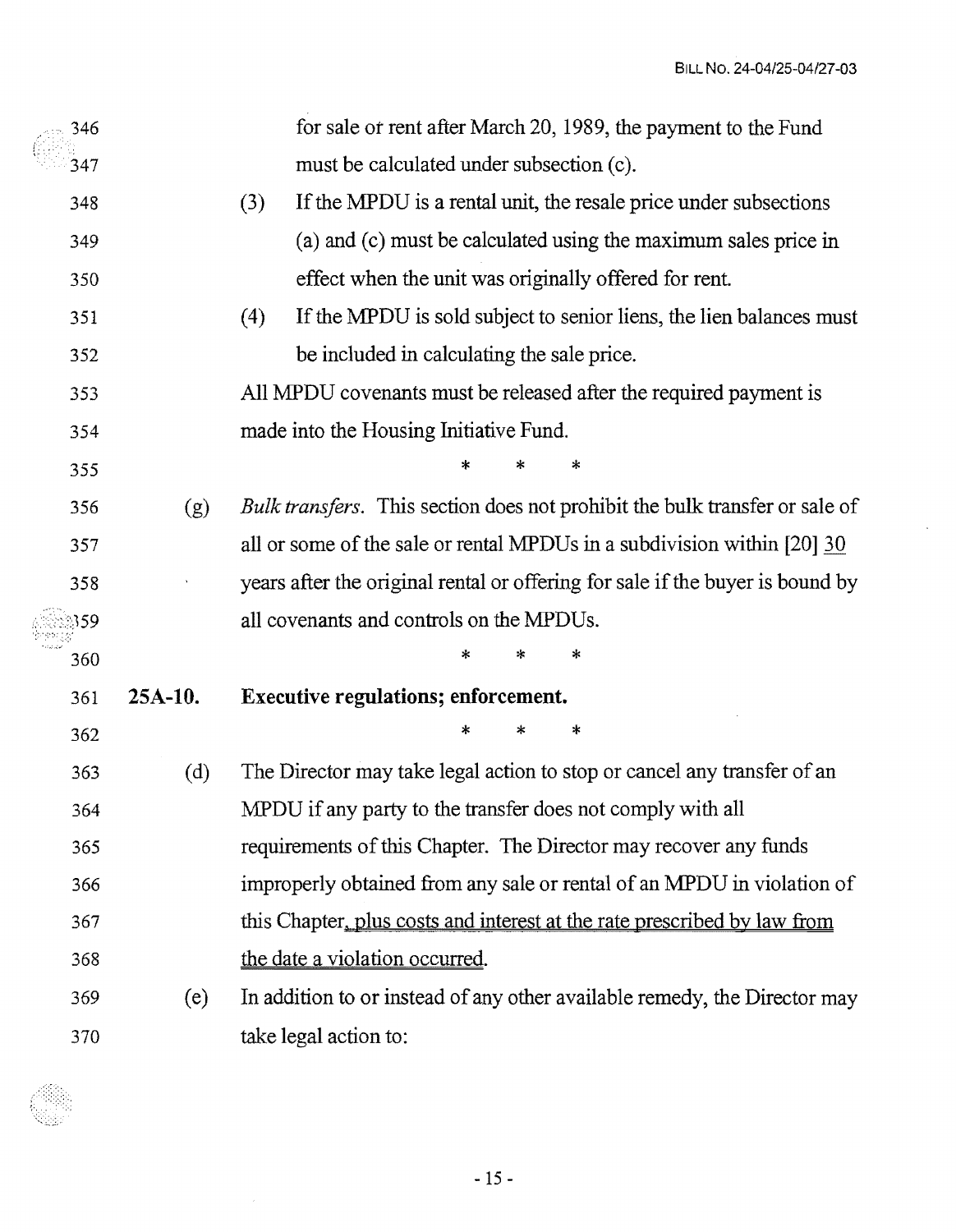| 371 |                                                   | (1) | enjoin an MPDU owner who violates this Chapter, or any                                     |  |  |
|-----|---------------------------------------------------|-----|--------------------------------------------------------------------------------------------|--|--|
| 372 |                                                   |     | covenant signed or order issued under this Chapter, from                                   |  |  |
| 373 |                                                   |     | continuing the violation; or                                                               |  |  |
| 374 |                                                   | (2) | require an owner to sell an MPDU owned or occupied in                                      |  |  |
| 375 |                                                   |     | violation of this Chapter to the County, the Commission, or an                             |  |  |
| 376 |                                                   |     | eligible [[buyer]] person.                                                                 |  |  |
| 377 | <u>25A-12.</u>                                    |     | <b>Annual report.</b>                                                                      |  |  |
| 378 |                                                   |     | <u>Each year by March 15 the Director must report to the Executive and Council,</u>        |  |  |
| 379 | for the previous calendar year:                   |     |                                                                                            |  |  |
| 380 | $\Omega$                                          |     | the number of MPDUs approved and built;                                                    |  |  |
| 381 | $\underline{\underline{\left(\mathbf{b}\right)}}$ |     | each alternative payment agreement approved under Section 25A-5A or                        |  |  |
| 382 |                                                   |     | alternative location agreement approved under Section 25A-5B, and the                      |  |  |
| 383 |                                                   |     | <u>location and number of MPDUs that were involved in each agreement;</u>                  |  |  |
| 384 | $\Omega$                                          |     | each approval of a different rent for a high-rise rental unit under Section                |  |  |
| 385 |                                                   |     | $25A-7(b)(1)$ ; and                                                                        |  |  |
| 386 | $\underline{d}$                                   |     | the use of all funds in the Housing Initiative Fund that were received as                  |  |  |
| 387 |                                                   |     | a payment under Section 25A-5A.                                                            |  |  |
| 388 | $[[25A-12]]$ $25A-13$ .                           |     | Applicability.                                                                             |  |  |
| 389 |                                                   |     | ∗<br>*<br>∗                                                                                |  |  |
| 390 |                                                   |     | Sec. 2. Effective date: Applicability.                                                     |  |  |
| 391 |                                                   |     | This Act takes effect on April 1, 2005. The amendments to Chapter 25A made                 |  |  |
| 392 |                                                   |     | by Section 1 of this Act which extend the control period for sale and rental MPDUs         |  |  |
| 393 |                                                   |     | do not apply to any MPDU for which a sale contract or rental agreement was signed          |  |  |
| 394 |                                                   |     | before <u>April 1, 2005</u> . The amendments to Section 25A-5 made by Section 1 of this    |  |  |
| 395 |                                                   |     | Act which reduce the minimum size of a development where MPDUs must be                     |  |  |
| 396 |                                                   |     | <u>located do not apply to any development for which a preliminary plan of subdivision</u> |  |  |
|     |                                                   |     |                                                                                            |  |  |

397 was approved before April 1, 2005.

 $\hat{\mathcal{A}}$